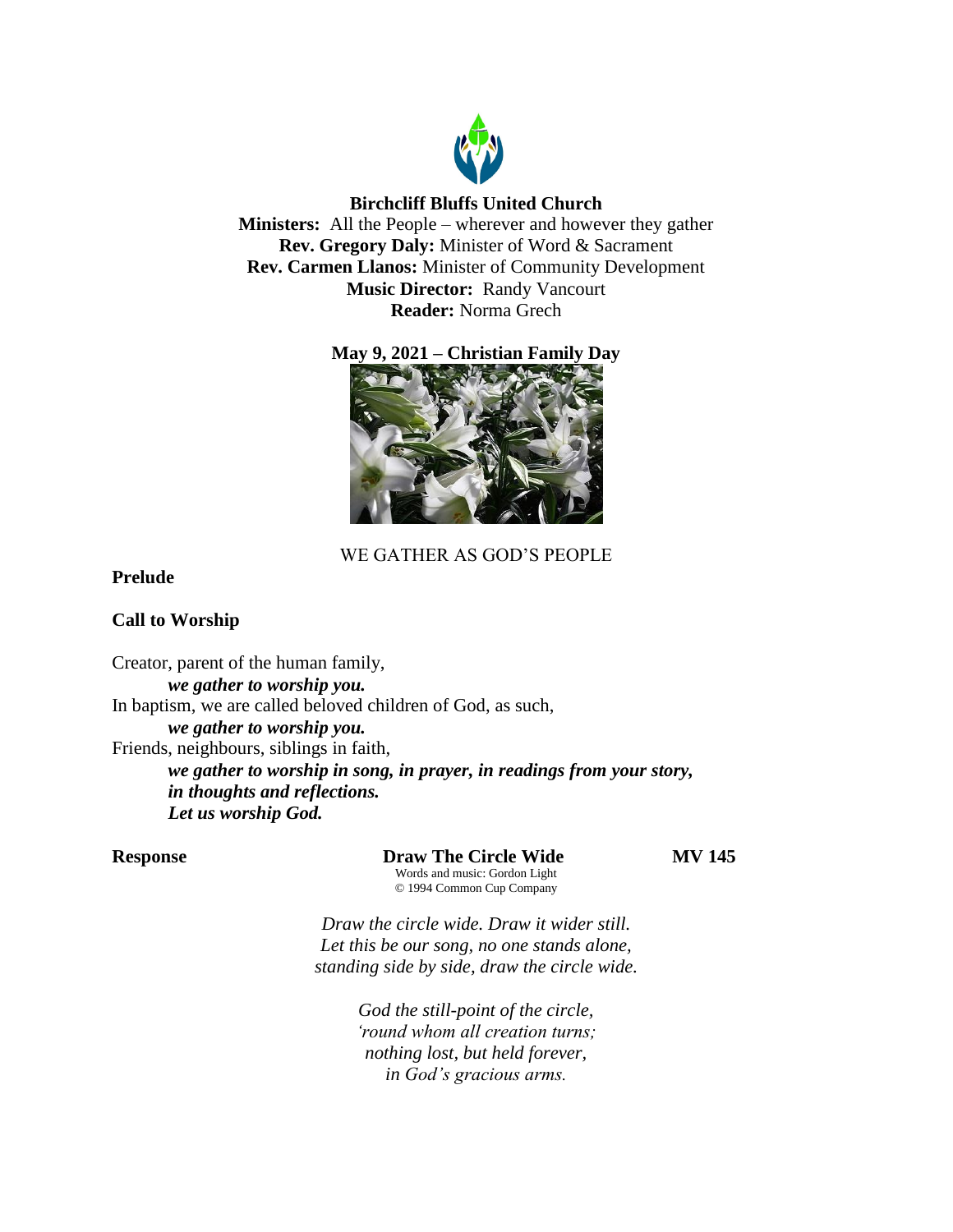*Draw the circle wide. Draw it wider still. Let this be our song, no one stands alone, standing side by side, draw the circle wide.*

*Let the dreams we dream be larger, than we've ever dreamed before; let the dream of Christ be in us, open every door.*

*Draw the circle wide. Draw it wider still. Let this be our song, no one stands alone, standing side by side, draw the circle wide.*

# **Life & Work of the Church**



*Welcome to online worship Whoever you are, however you identify, wherever you come from, you are welcome here.*

# **Land Acknowledgement**

As we prepare for worship, we take a moment to acknowledge the sacred land on which Birchcliff Bluffs United Church stands. It has been a site of human activity for many thousands of years. This land is the territory of the Huron-Wendat and





Petun First Nations, the Seneca, and the Mississauga's of the Credit and Scugog. What we now know as

Scarborough is part of the Williams Treaty lands. Today, the meeting place around Toronto is still the home to many Indigenous people from across Turtle Island. We are grateful for the opportunity to live and work on this territory. It is now our time to share in the care and maintenance of the land. Part of that discussion is the work of reconciliation and we seek to be mindful of broken covenants and the need to strive to make right with all our relations.

# **Candle Lighting**

**Opening Hymn Mothering God, You Gave Me Birth VU 320** Words: © 1991 Jean Wiebe Janzen Music: Henry Bake

*Mothering God, you gave me birth in the bright morning of this world. Creator, source of every breath, you are my rain, my wind, my sun.*

*Mothering Christ, you took my form, offering me your food of light,*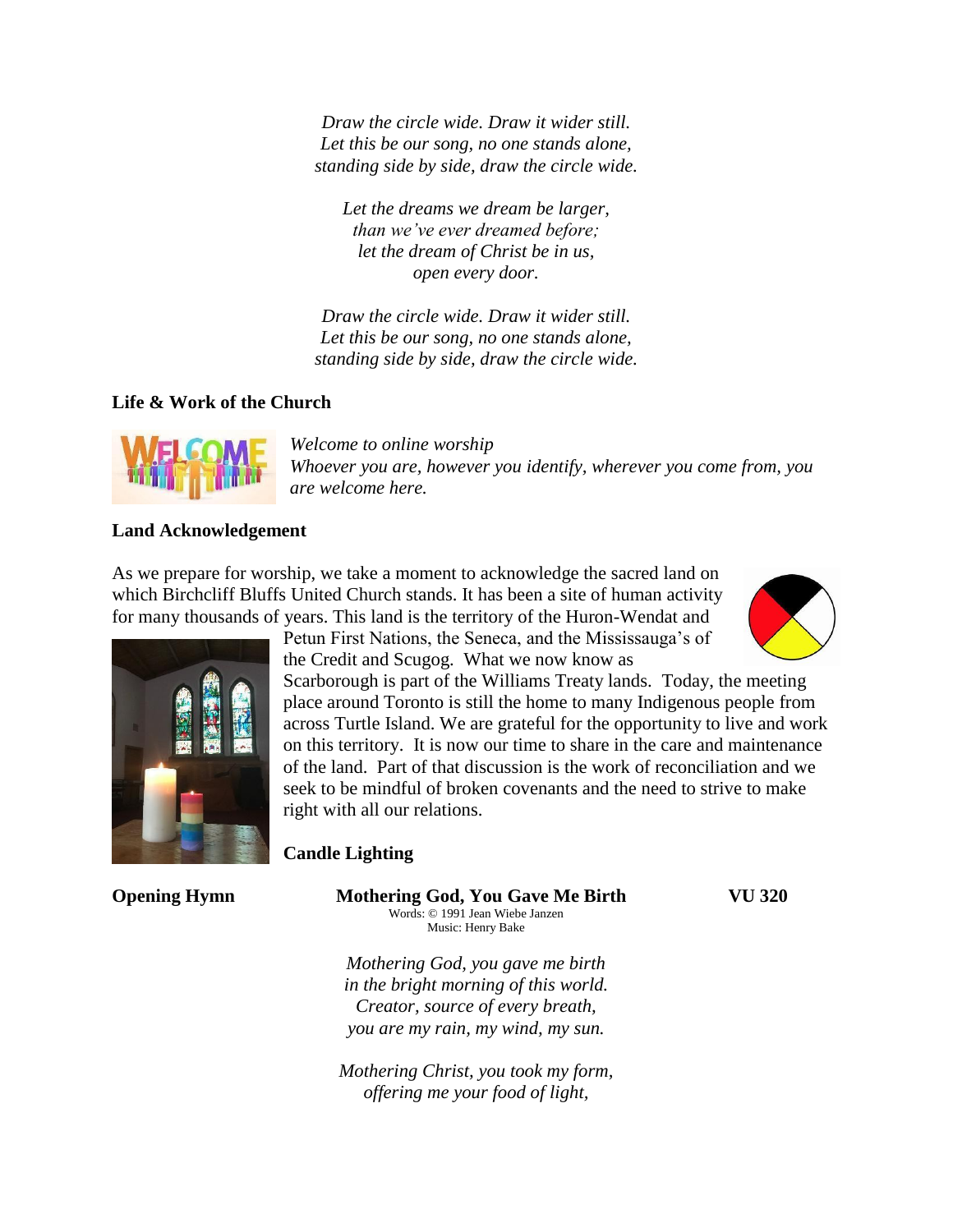*grain of my life, and grape of love, your very body for my peace.*

*Mothering Spirit, nurturing one, in arms of patience hold me close, so that in faith I root and grow until I flower, until I know.*

## **Prayer for Grace**



*God, you know how hard it is to live in relationships, and yet you call us to do so. At times it is hard to be fully present to our siblings and others in our families of origin, our Christian family and the family of humanity. Our patience may be short, we sometimes don't really listen, we may be tired, or angry, or hungry, or lonely, or … whatever it is that keeps us from loving and caring for one another, help us to know that you are always with us, loving us so that we may love others.*

### **Assurance of Pardon**

## WE LISTEN FOR GOD'S WORD

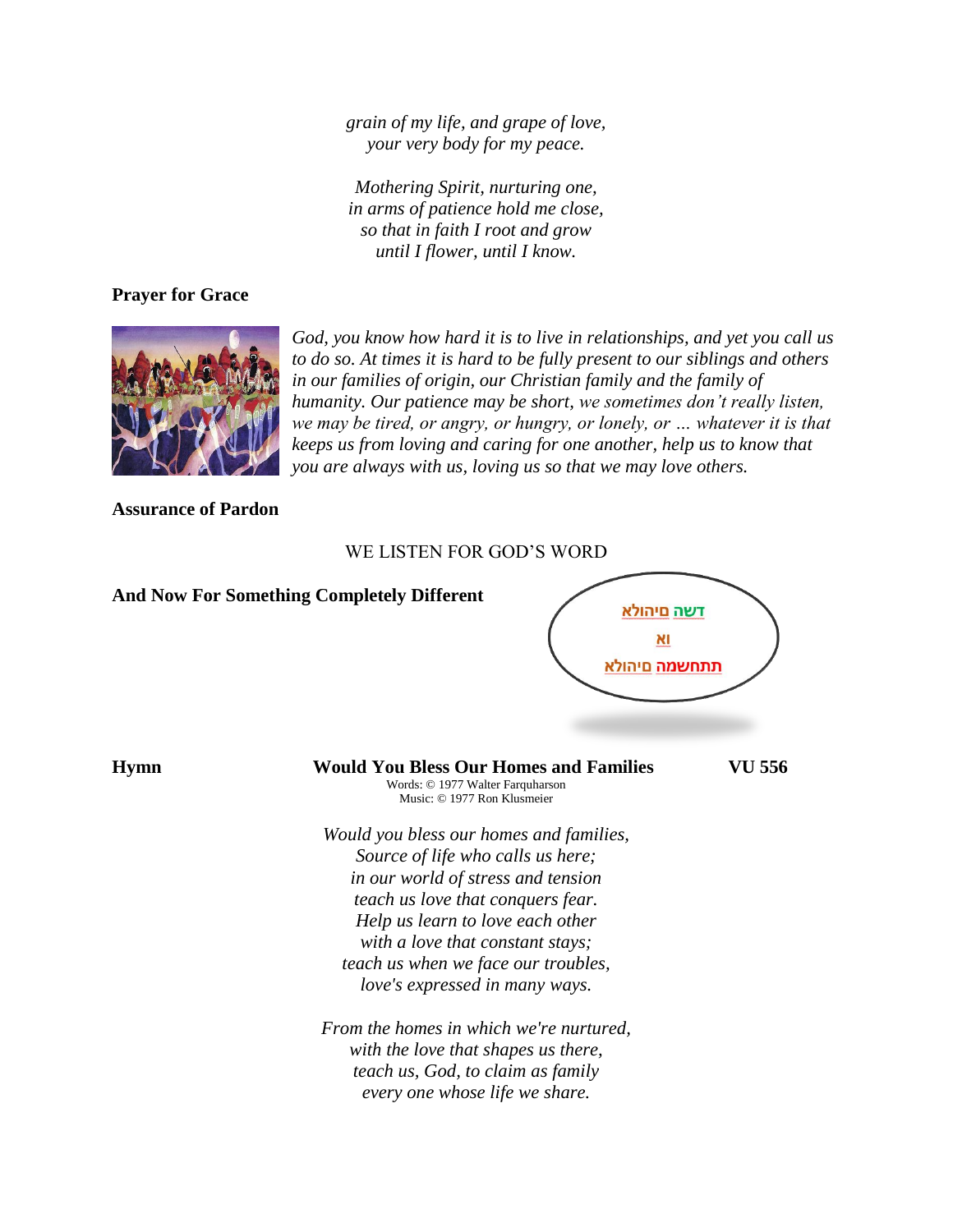*And through all that life may offer, may we in your love remain; may the love we share in families be alive to praise your name.*

*Let us reach beyond the boundaries of our daily thought and care till the family you have chosen spills its love out everywhere. Help us learn to love each other with a love that constant stays; teach us when we face our troubles love's expressed in many ways.*

# **Prayer of Illumination**

*O God of story, in the beginning you created humankind. The Bible contains your story of love and encouragement and challenge, to your creation, to your children, and to us. Today, may our hearts and minds be open to hear what your Spirit is saying to us. Amen.*

## Acts 10:44-48 New Revised Standard Version

 $44$  While Peter was still speaking, the Holy Spirit fell upon all who heard the word.  $45$  The circumcised believers who had come with Peter were astounded that the gift of the Holy Spirit had been poured out even on the Gentiles, <sup>46</sup> for they heard them speaking in tongues and extolling God. Then Peter said, <sup>47</sup> "Can anyone withhold the water for baptizing these people who have received the Holy Spirit just as we have?" <sup>48</sup> So he ordered them to be baptized in the name of Jesus Christ. Then they invited him to stay for several days.

**John 15:9-17** New Revised Standard Version

 $9$  As God has loved me, so I have loved you; abide in my love.  $10$  If you keep my commandments, you will abide in my love, just as I have kept my Father's commandments and abide in his love.  $<sup>11</sup>$  I have said these things to you so that my joy may be in you, and that your joy may be</sup> complete.

 $12$  "This is my commandment, that you love one another as I have loved you.  $13$  No one has greater love than this, to lay down one's life for one's friends. <sup>14</sup> You are my friends if you do what I command you. <sup>15</sup> I do not call you servants any longer, because the servant does not know what the master is doing; but I have called you friends, because I have made known to you everything that I have heard from God. <sup>16</sup> You did not choose me but I chose you. And I appointed you to go and bear fruit, fruit that will last, so that God will give you whatever you ask him in my name. <sup>17</sup> I am giving you these commands so that you may love one another.

The word of God for the people of God. *Thanks be to God*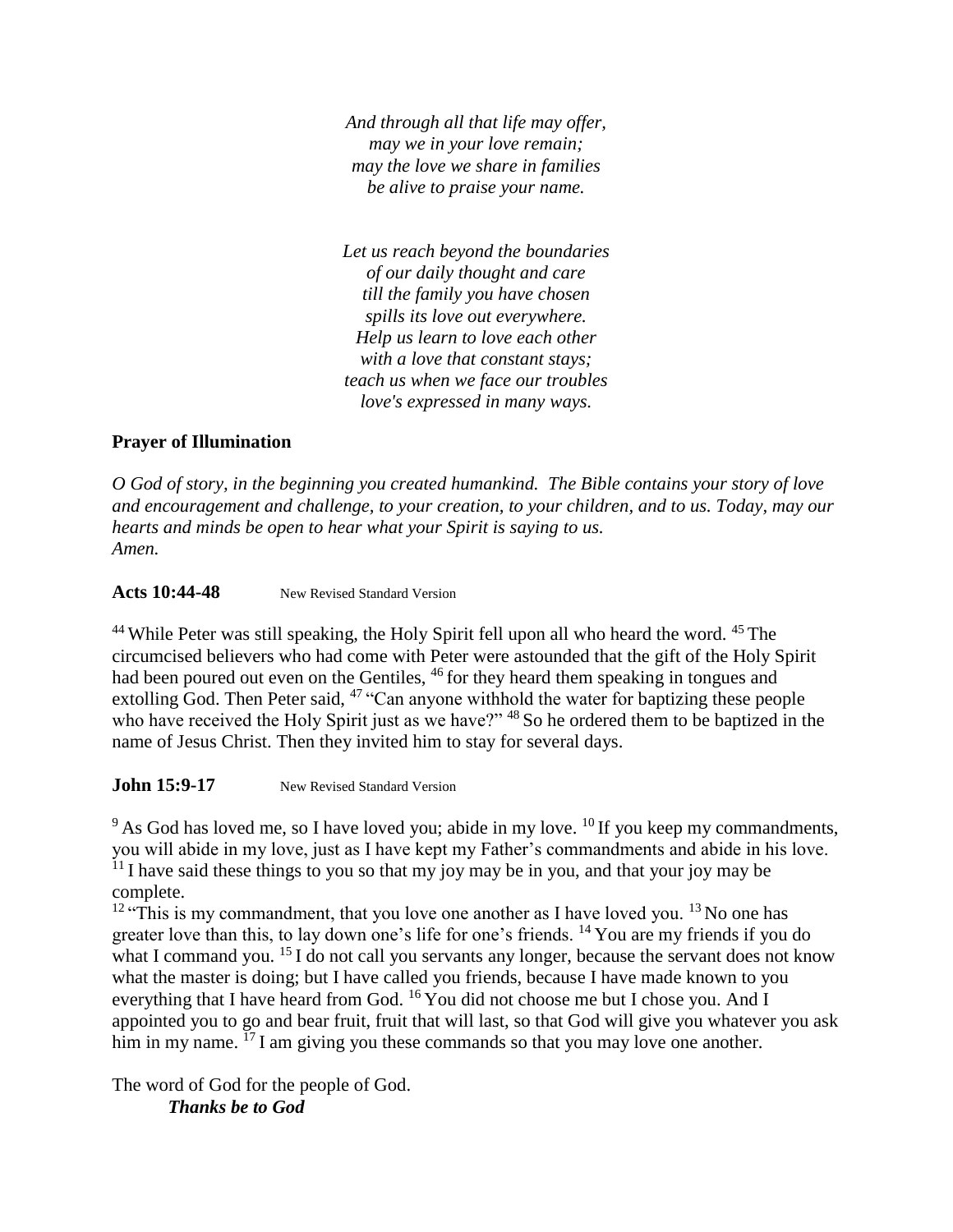## **Sermon Joe Pyeweed**



**Hymn Deep In Our Hearts MV 154** Words © 1995 by John Wesley Oldham Music © 1996 by Ron Klusmeier

*Deep in our hearts there is a common vision; deep in our hearts there is a common song; deep in our hearts there is a common story, telling Creation that we are one.*

*Deep in our hearts there is a common purpose; deep in our hearts there is a common goal; deep in our hearts there is a sacred message, justice and peace in harmony.*

*Deep in our hearts there is a common longing; deep in our hearts there is a common theme; deep in our hearts there is a common current, flowing to freedom like a stream.*

# WE RESPOND TO GOD'S WORD





### **Prayers of the People**



*Our Father, who art in heaven, hallowed be thy name; thy kin-dom come; thy will be done; on earth as it is in heaven. Give us this day our daily bread. And forgive us our trespasses, as we forgive those who trespass against us. And lead us not into temptation; but deliver us from evil. For thine is the kin-dom, the power, and the glory for ever and ever. Amen*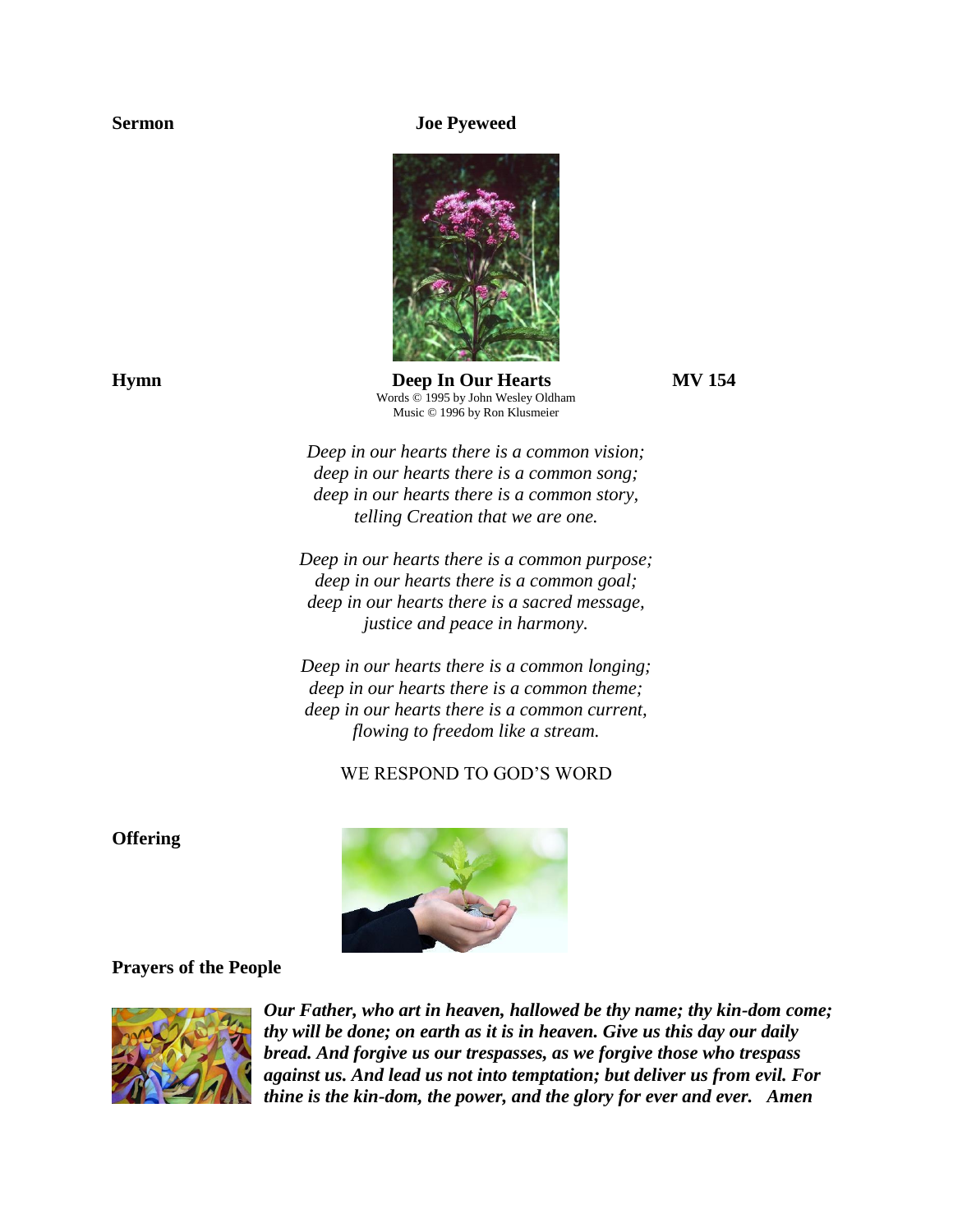## BLESSING AND SENDING FORTH

Closing Hymn It Only Takes a Spark VU 289 Words & Music: Kurt Kaiser © 1969 Budjohn Songs

*It only takes a spark to get a fire going, and soon all those around can warm up in its glowing: that's how it is with God's love, once you've experienced it: you spread God's love to everyone, you want to pass it on.*

*What a wondrous time is spring when all the trees are budding, the birds begin to sing, the flowers start their blooming; that's how it is with God's love, once you've experienced it: you want to sing, it's fresh like spring, you want to pass it on.*

*I wish for you, my friend, this happiness that I've found on God you can depend, it matters not where you're bound; I'll shout it from the mountain top; I want my world to know: the God of love has come to me, I want to pass it on.*

## **Benediction & Commissioning**

**Postlude**



Permission to reproduce lyrics and podcast/stream the music in this service obtained from ONE LICENSE, with license #A-737645. All Rights Reserved.